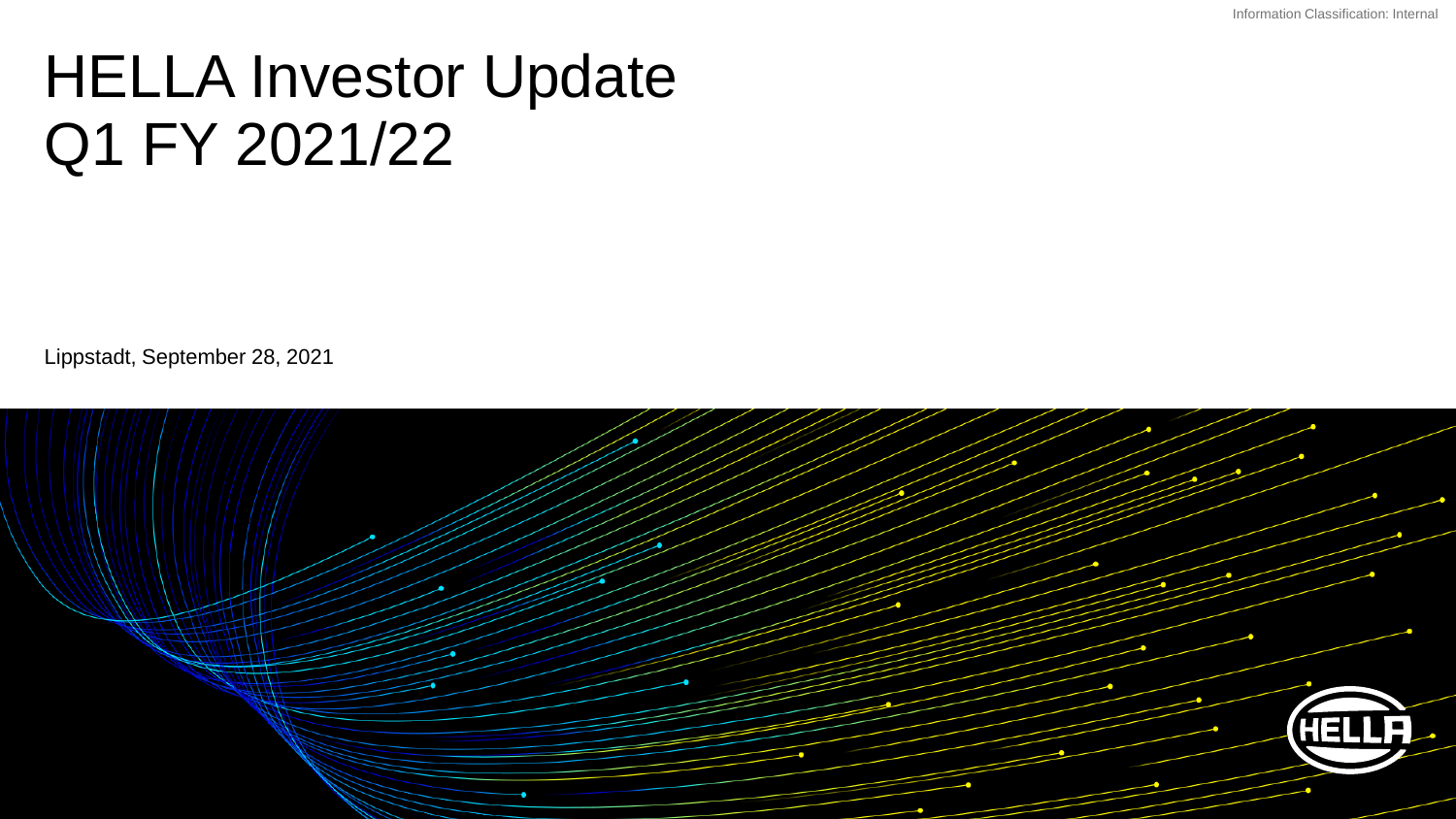#### HELLA Investor Call

## Disclaimer

- This document was prepared with reasonable care. However, no responsibility can be assumed for the correctness of the provided information. In addition, this document contains summary information only and does not purport to be comprehensive and is not intended to be (and should not be construed as) a basis of any analysis or other evaluation. No representation or warranty (express or implied) is made as to, and no reliance should be placed on, any information, including projections, targets, estimates and opinions contained herein.
- This document may contain forward-looking statements and information on the markets in which the HELLA Group is active as well as on the business development of the HELLA Group. These statements are based on various assumptions relating, for example, to the development of the economies of individual countries, and in particular of the automotive industry. Various known and unknown risks, uncertainties and other factors (including those discussed in HELLA's public reports) could lead to material differences between the actual future results, financial situation, development or performance of the HELLA Group and/or relevant markets and the statements and estimates given here. We do not update forward-looking statements and estimates retrospectively. Such statements and estimates are valid on the date of publication and can be superseded.
- This document contains an English translation of the accounts of the Company and its subsidiaries. In the event of a discrepancy between the English translation herein and the official German version of such accounts, the official German version is the legal valid and binding version of the accounts and shall prevail.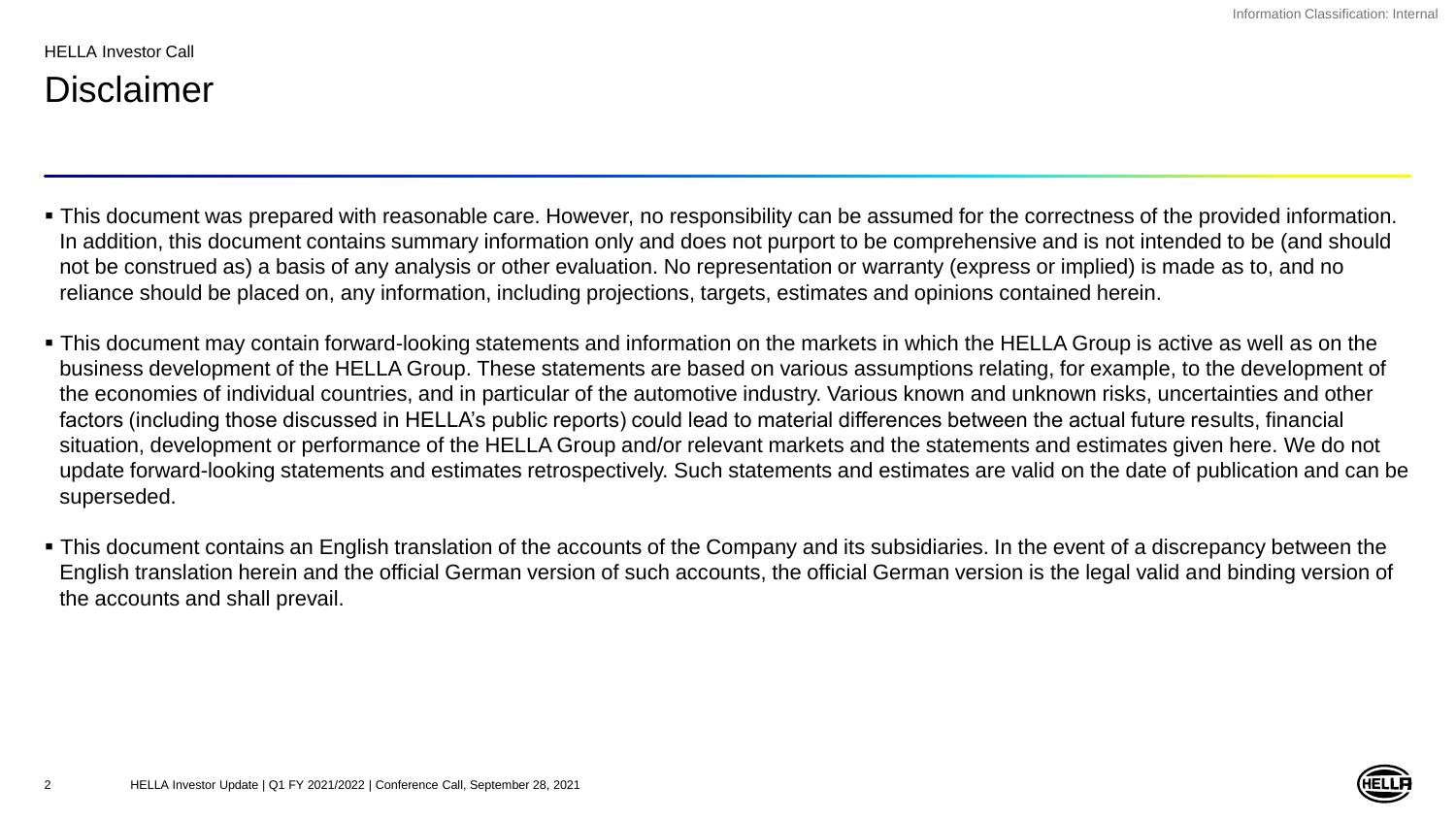- 1. Executive Summary
- 2. Financial Results
- 3. Outlook
- 4. Tender Offer
- 5. Q&A

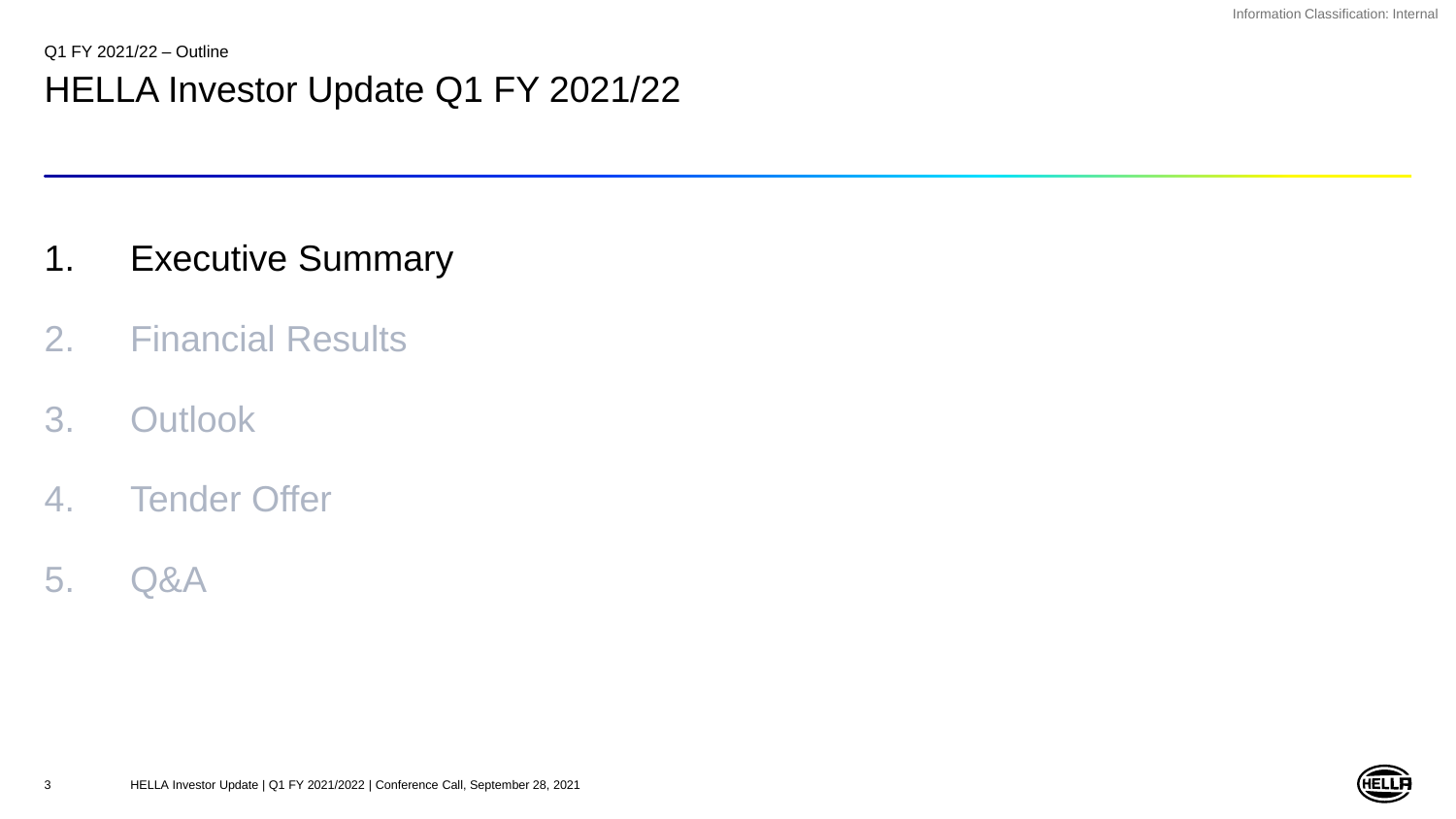Q1 FY 2021/22 – Executive Summary

## Sales increased by 9.5%, adjusted EBIT margin improved to 6.2% for Q1 FY 2021/2022

| <b>Sales</b>         | • Currency and portfolio adjusted sales increased by 9.5%<br>YoY to 1.5 bill. EUR                                                     |
|----------------------|---------------------------------------------------------------------------------------------------------------------------------------|
| <b>Profitability</b> | • Adj. Gross Profit margin at 25.9% $(+2.2\%$ -points YoY)                                                                            |
|                      | • Adj. EBIT at 91 mill. EUR $(+62.0\%$ YoY)                                                                                           |
|                      | <b>Adjusted EBIT margin +2.0%-points to 6.2%</b>                                                                                      |
|                      | <b>Reported EBIT margin at 5.4% including restructuring</b><br>costs of 12 mill. EUR mainly for the improvement program<br>in Germany |
| <b>Liquidity</b>     | • Adjusted Free Cash Flow from operating activities<br>increased by 209 mill. EUR to -31 mill. EUR                                    |

Note: HELLA sold its shares in Behr Hella Service, a joint venture, on 31 Dec 2019. To ensure comparability with the current fiscal year, the comparative operative values for FY 2019/2020 for the period in question from 1 June 2019 to 28 February 2020 have been adjusted for the income and expenses of BHS. Adjustments of profitability figures for all years include restructuring expenses. For details see financial report. Please note that where sums and percentages in the presentation have been rounded, differences may arise as a result of commercial rounding.



4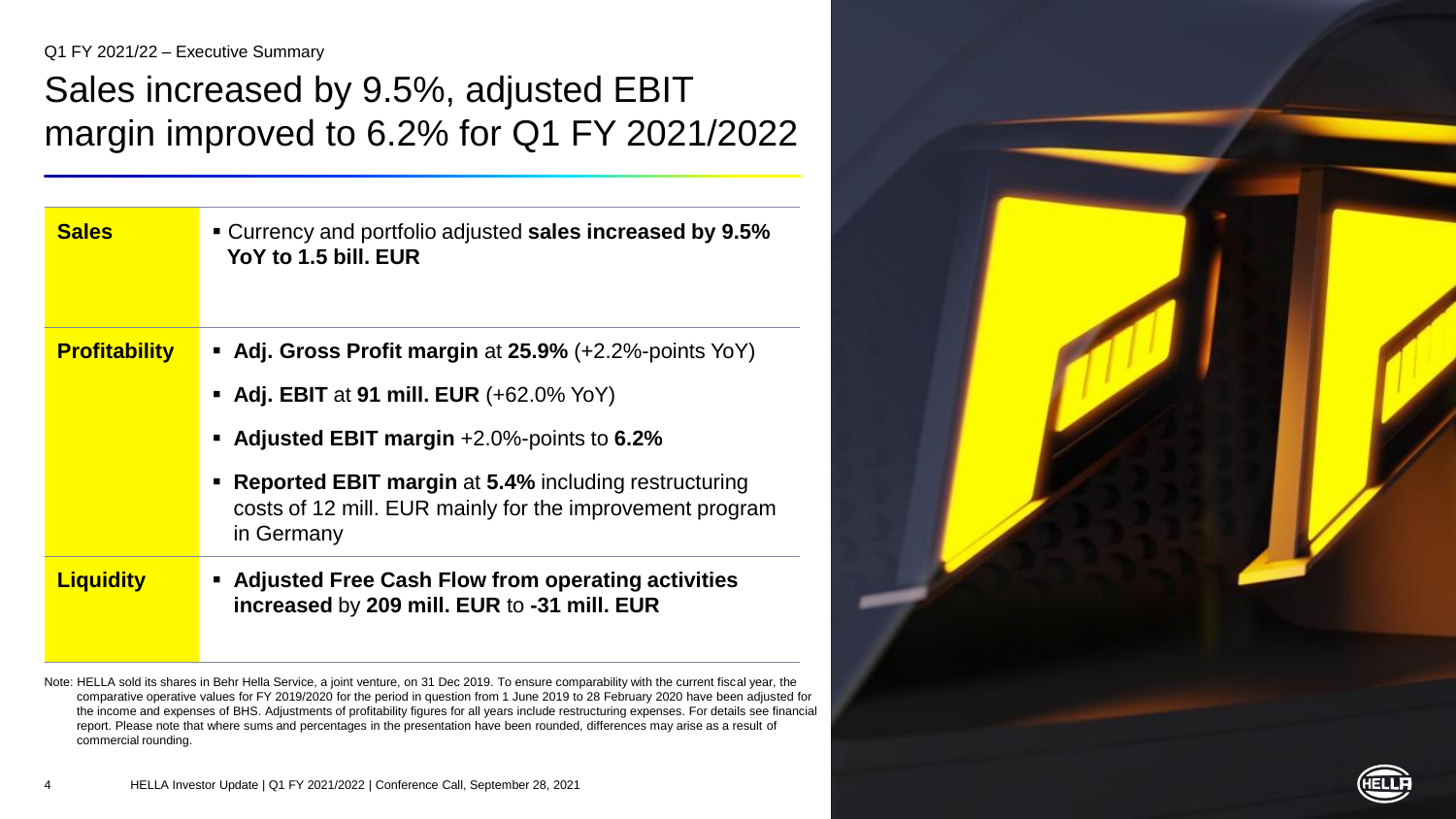Q1 FY 2021/22 – Executive Summary

Automotive outperforms the global automotive market which is characterized by massive downgrades, especially China supported by ramp-ups

|                                                               | Q1 FY 19/20   | Q1 FY 20/21                 | Q1 FY 21/22                             |                                 |                          | Q <sub>1</sub><br>FY18/19 | Q <sub>1</sub><br>FY19/20 | Q <sub>1</sub><br>FY20/21 | Q <sub>1</sub><br>FY21/22 |     |     |
|---------------------------------------------------------------|---------------|-----------------------------|-----------------------------------------|---------------------------------|--------------------------|---------------------------|---------------------------|---------------------------|---------------------------|-----|-----|
| <b>HELLA Automotive</b>                                       |               |                             |                                         | <b>HELLA Automotive</b>         | Worldwide                | 1,372                     | 1,327                     | 1,158                     | 1,241                     |     |     |
| external sales growth                                         |               | 7.2%<br>$-3.2%$<br>$-12.8%$ | external sales<br>in $\epsilon$ million | Europe                          | 866                      | 783                       | 663                       | 704                       |                           |     |     |
| <b>Light Vehicle Production</b>                               |               |                             |                                         |                                 |                          | Growth                    | $-9.6%$                   | $-15.3%$                  |                           |     |     |
| growth                                                        | $-6.7%$       | $-9.9%$                     | $-6.0%$                                 |                                 | North & South<br>America | 286                       | 328                       | 293                       | 272                       |     |     |
|                                                               |               |                             |                                         |                                 |                          | Growth                    |                           | $-10.6%$                  | $-7.0%$                   |     |     |
| Outperformance                                                |               |                             | 13.2                                    |                                 |                          |                           | Asia/Pacific              | 220                       | 217                       | 202 | 264 |
| <b>HELLA Automotive</b><br>vs. market<br>in percentage points | 3.4<br>$-2.9$ |                             |                                         |                                 | & Rest of World          | Growth                    | $-1.5%$                   | $-6.7%$                   |                           |     |     |
|                                                               |               |                             |                                         | <b>Light vehicle production</b> | Worldwide                | 22,184                    | 20,706                    | 18,663                    | 17,536                    |     |     |
|                                                               |               |                             |                                         | in 1.000 units                  | Europe                   | 4,884                     | 4,632                     | 3,863                     | 3,356                     |     |     |
|                                                               |               |                             |                                         |                                 |                          | Growth                    | $-5.2%$                   | $-16.6%$                  | $-13.1%$                  |     |     |
|                                                               |               |                             |                                         | North & South                   | 5,061                    | 4,937                     | 4,316                     | 3,789                     |                           |     |     |
| Europe                                                        | $-4.5%$       | 1.3%                        | 19.4%                                   |                                 | America                  | Growth                    | $-2.5$                    | $-12.6%$                  | $-12.2%$                  |     |     |
| North & South America                                         | 17.2%         | $2.0\%$                     | 5.2%                                    |                                 | Asia/Pacific             | 12,239                    | 11,136                    | 10,484                    | 10,391                    |     |     |
| Asia/Pacific & Rest of World                                  | 7.5%          | $-0.8%$                     | 31.6%                                   |                                 | & Rest of World          | Growth                    | $-9.0%$                   | $-5.9%$                   | $-0.9%$                   |     |     |

Note: Light Vehicle Production (LVP) based on IHS data as of September 16, 2021; Growth figures always compared with the same period of the previous year

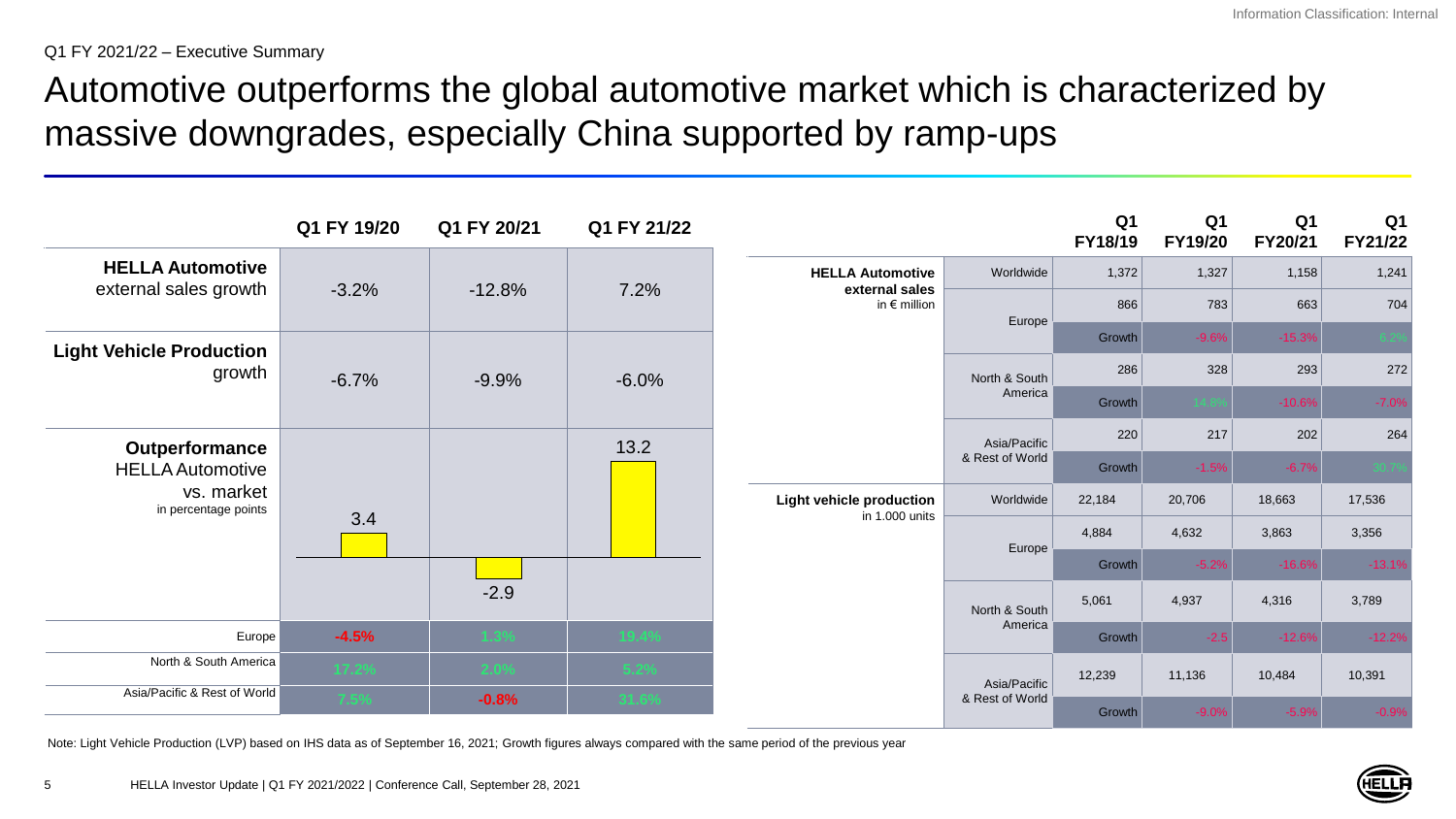- 1. Executive Summary
- 2. Financial Results
- 3. Outlook
- 4. Tender Offer
- 5. Q&A

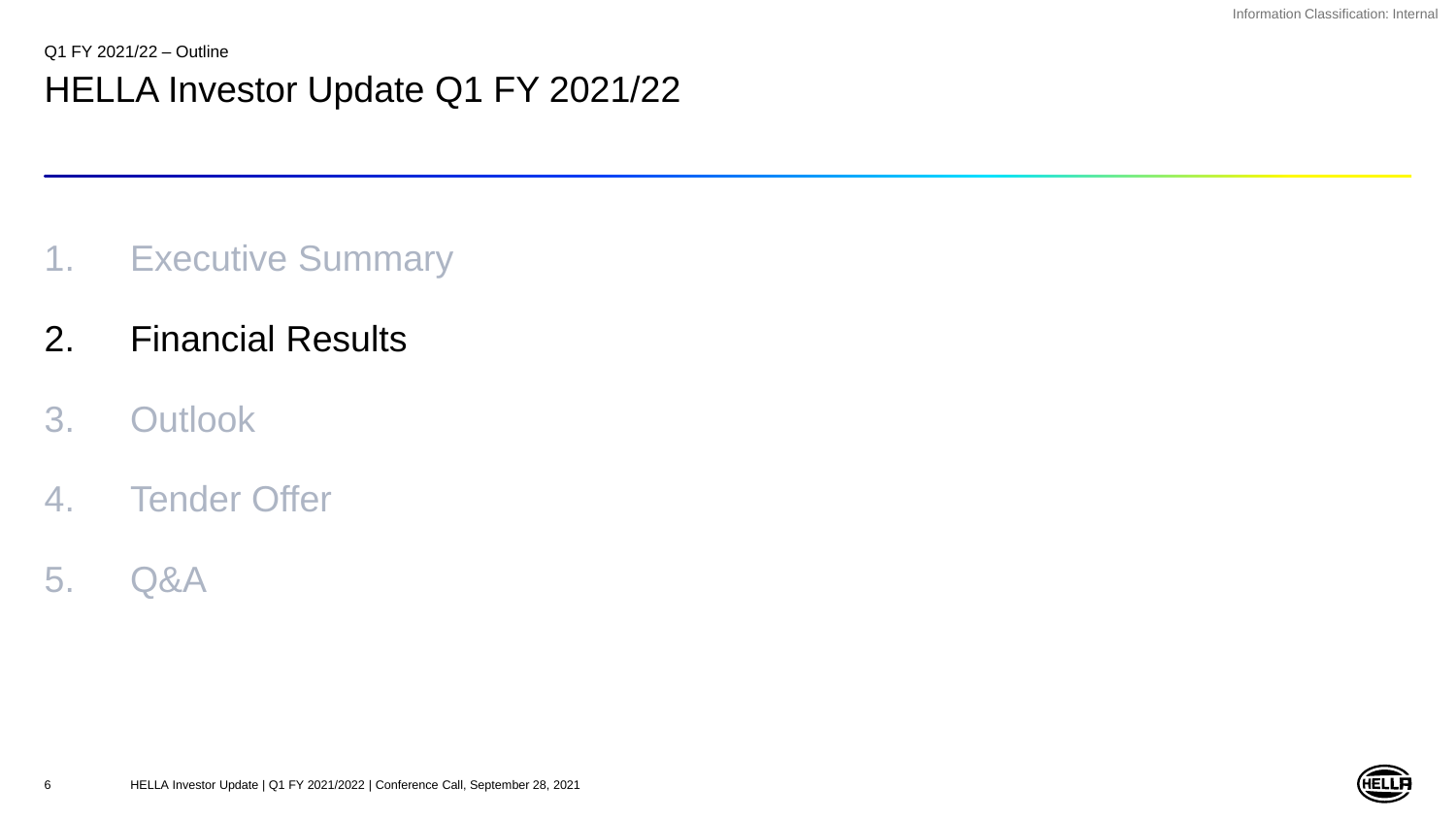Sales recovery with solid customer demand and higher reimbursements – market environment deteriorated significantly driven by bottlenecks



#### **Highlights**

7

- Currency and portfolio adjusted sales increased 9.5% to 1,473 mill. EUR, adjusting for positive FX effects in Q1 FY 21/22 (1 mill. EUR), no portfolio adjustment in Q1 FY 20/21
- Reported sales of HELLA Group increased by 9.6% (increased by 129 mill. EUR to 1,473 mill. EUR)
	- Automotive +7.2% to 1,254 mill. EUR: high demand for lighting and electronics products, especially for driver assistance systems and energy management; higher customer reimbursements for development services and samples supported sales growth
	- Aftermarket +24.6% to 136 mill. EUR: positive development in IAM supported by strong business in Germany, Poland and the Americas region. Growth in workshop business driven by demand for recently introduced diagnostic tool mega macs X. Overall Aftermarket only slightly affected by the supply bottlenecks
	- Special Applications +20.2% to 91 mill. EUR: continuously positive demand in agriculture and construction machinery. Recovery in other key customer segments partly in connection with a low comparable basis due to the pandemic

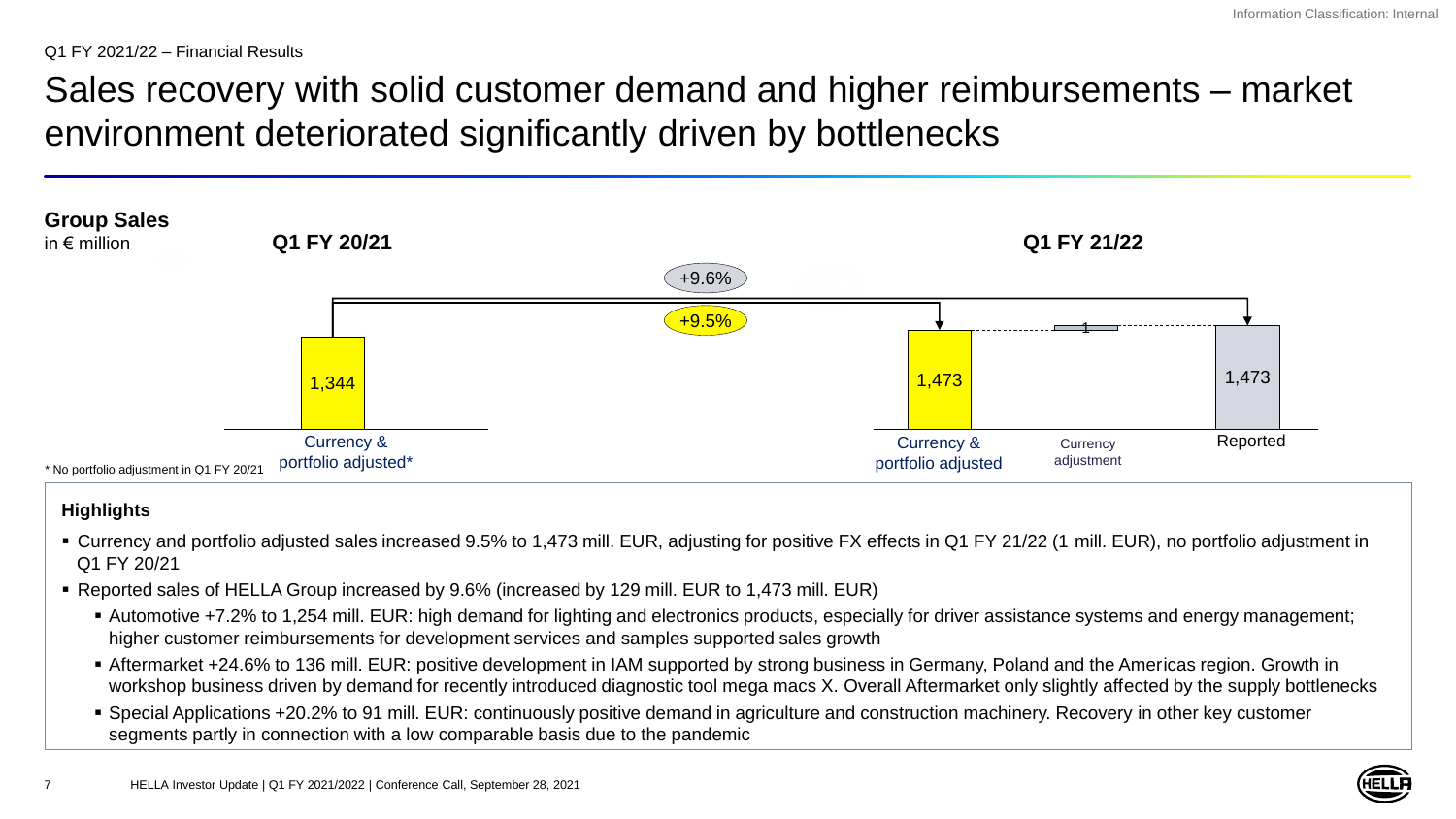## Adjusted GPM increased with higher capacity utilization as well as higher customer reimbursements and low level of project-related costs

### **Adjusted Gross Profit**

in € million



### **Adjusted Gross Profit Margin**

% sales

8



- Adj. Gross Profit increased by 63 mill. EUR (+19.8%) to 382 mill. EUR
	- $\blacksquare$  Automotive +16.3% to 282 mill. EUR
	- Aftermarket +21.4% to 59 mill. EUR
	- Special Applications +42.7% to 38 mill. EUR
- Adj. Gross Profit margin increased by 2.2%-points to 25.9%
	- GPM Automotive +1.8%-points: increased capacity utilization with sales growth. Higher level of reimbursements. Project related cost at low level. Additional costs for freight & material and production inefficiencies due to increasing shortages negatively impacted the GPM
	- GPM Aftermarket -1.2%-points: higher material expenses as well as negative product mix effects
	- GPM Special Applications +6.6%-points: sales growth and positive mix effects as well as reimbursements for development expenses

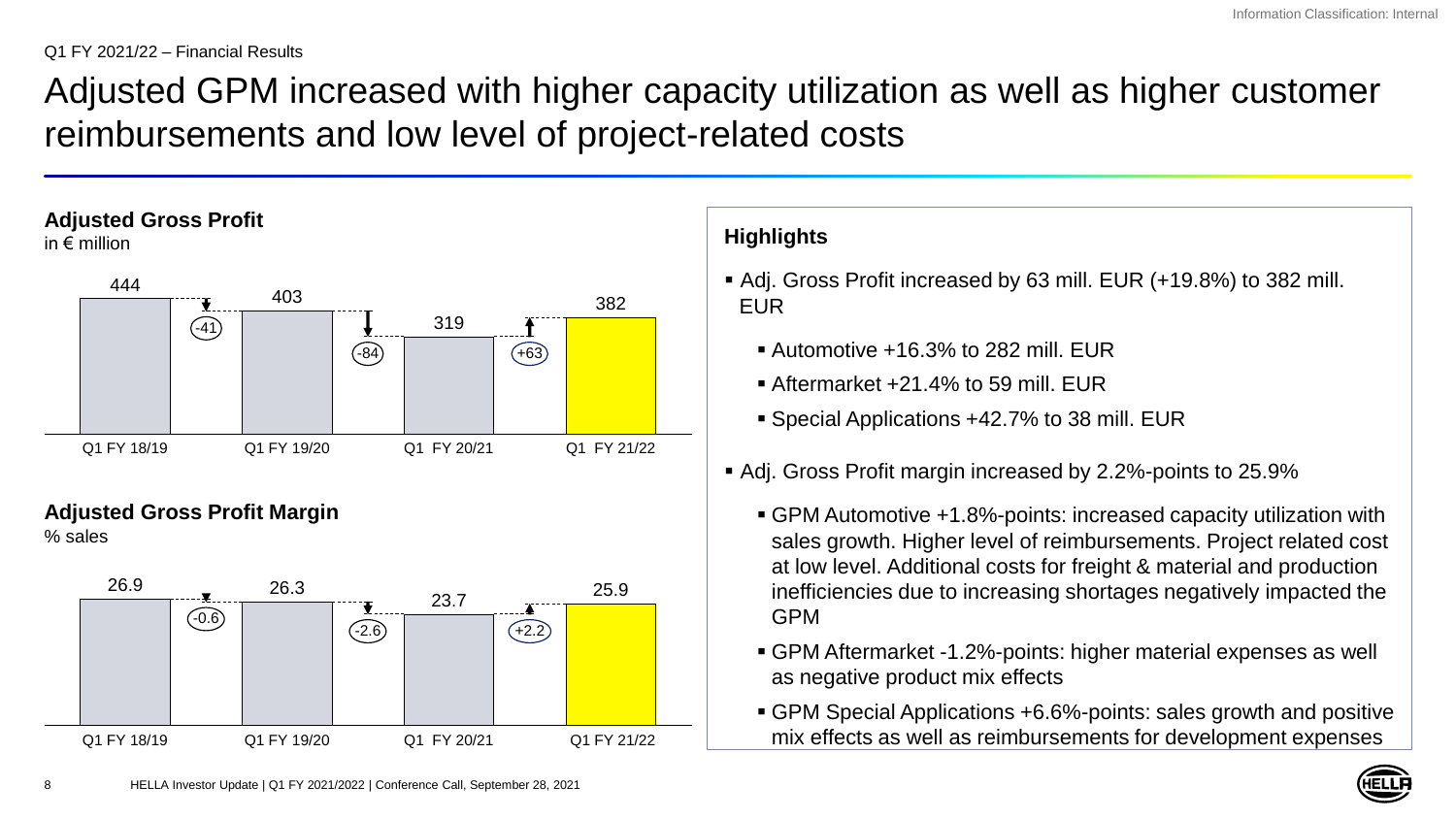Increased R&D expenses with the expansion of activities after concentrating activities in the previous year on series developments and production ramp-ups

### **Adjusted R&D expenses**

in € million



#### **Adjusted R&D expenses ratio**

% sales 9.6 10.9 (a) 10.8 11.1 Q1 FY 18/19 Q1 FY 19/20 Q1 FY 20/21 Q1 FY 21/22  $(+0.2)$  $(+1.4)$  $( -0.1)$ 

- Adj. absolute R&D expenses increased by 17 mill. EUR (+11.9% YoY) to 163 mill. EUR
- Expansion of research and development activities after focus of activities on serial development and production ramp-ups in the previous year
- Resuming of further development activities
- Q1 FY21/22 ratio increased by 0.2%-points to 11.1%
- Overproportion growth of absolute R&D expenses



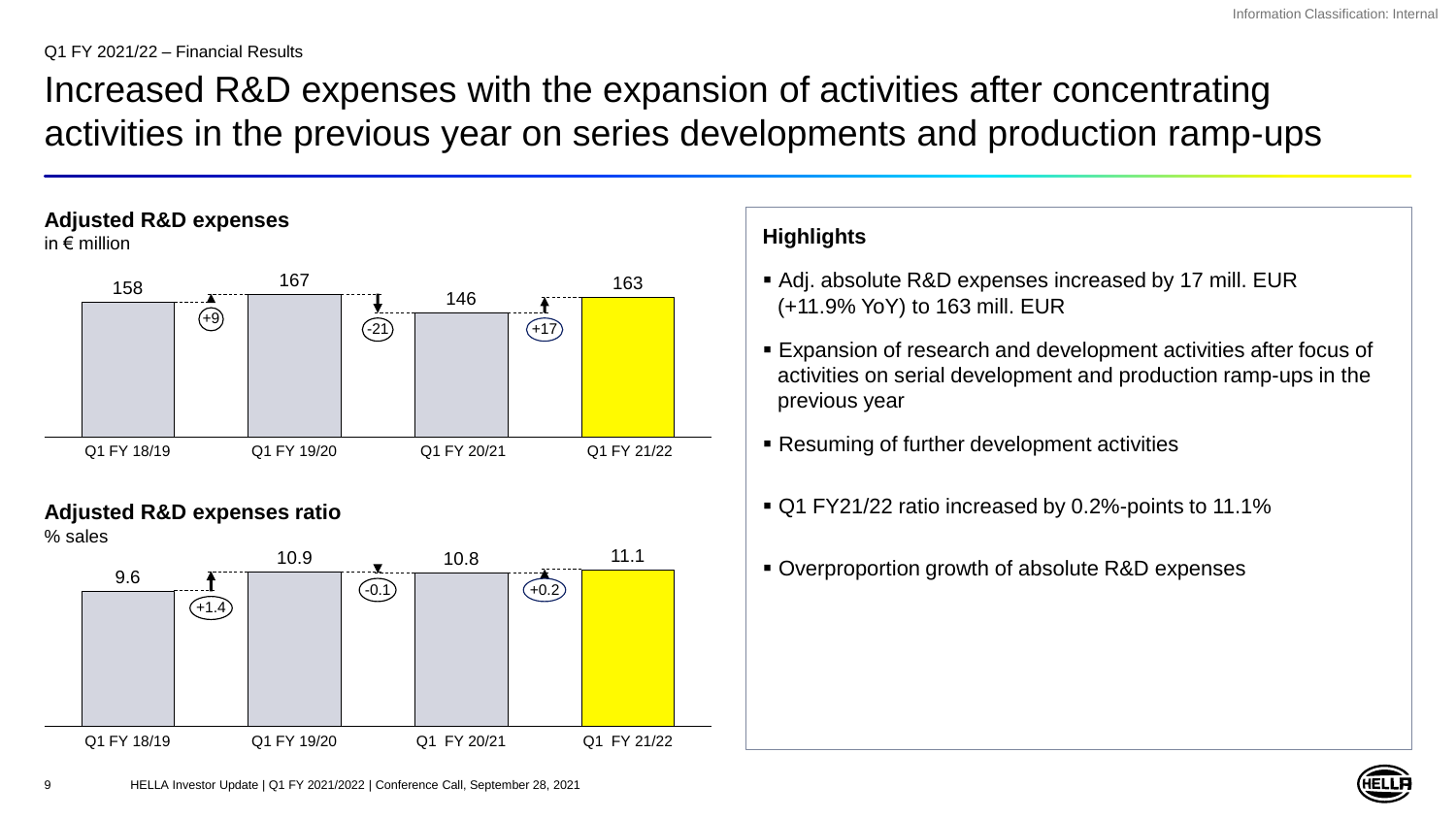SG&A costs increased with normalization of employment situation; prior year basis comparably low due to continuous use of short-time work in first quarter

### **Adjusted SG&A expenses**

in € million



## **Adjusted SG&A expenses ratio**

% sales



- Adj. SG&A costs increased by 12 mill. EUR (+10.2%) to 130 mill. EUR
	- **Example 2** increase in marketing and logistic costs (7 mill. EUR) with increased sales and normalized employment
	- higher admin expenses (7 mill. EUR) with normalization of employment situation
	- increased other adjusted operating result (2 mill. EUR)
- Adj. SG&A ratio constant at 8.8%
	- constant logistic cost ratio at 5.4%
	- higher admin costs (admin expense ratio +0.2%-points to 3.7%)
	- $\blacksquare$  higher OOI ratio  $+$  0.1%-points to 0.3%

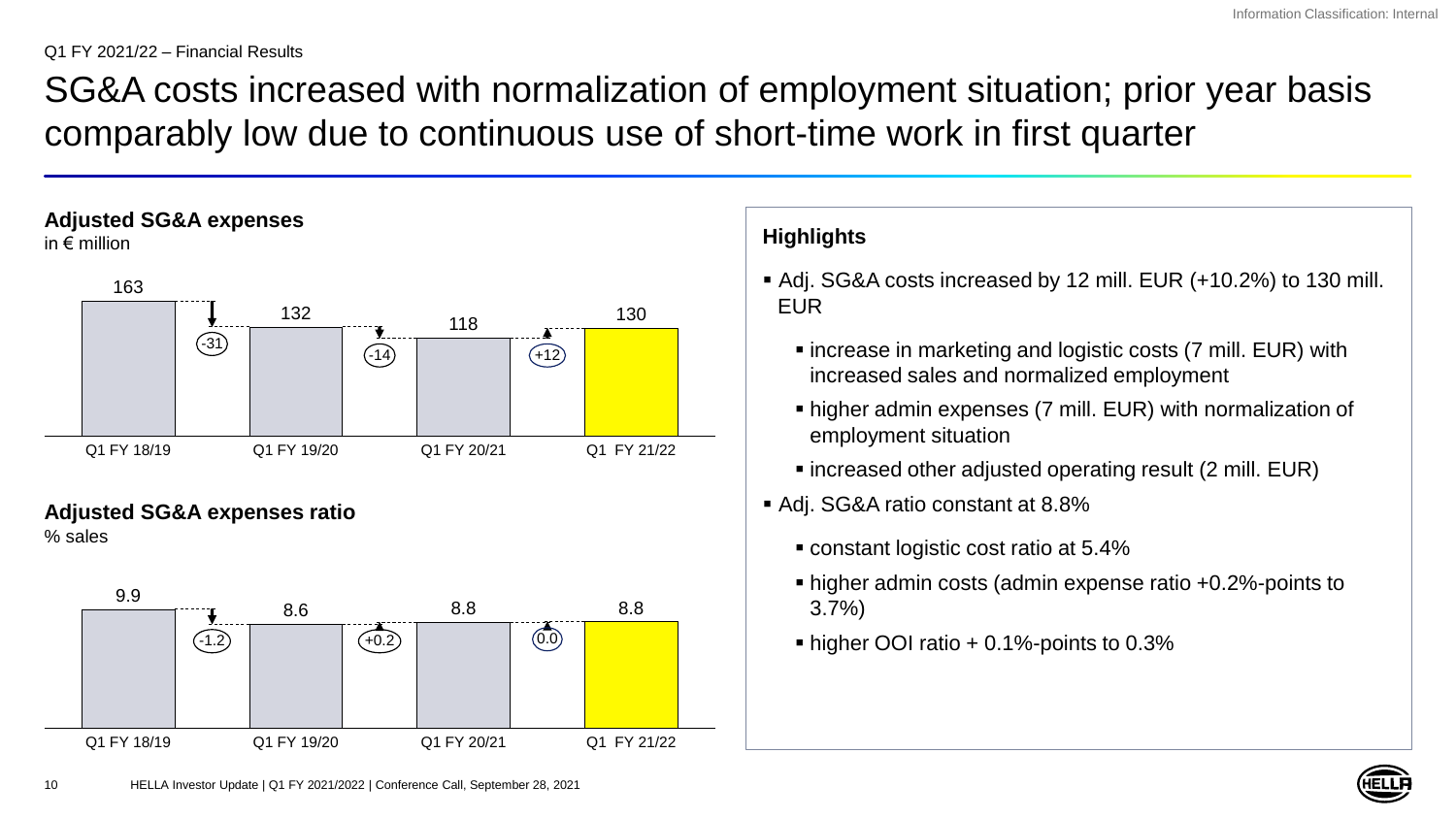Adjusted EBIT above prior-year's level with strong top line development and positive leverage despite higher costs associated with the bottlenecks



**Adjusted EBIT margin**

% sales



- Adjusted EBIT increased by 35 mill. EUR (+62.0%) to 91 mill. EUR
	- increase in adj. Gross Profit by 63 mill. EUR (+19.8%)
	- $\blacksquare$  higher R&D (+17 mill. EUR, 11.9%)
	- increase in adj. SG&A by 12 mill. EUR (+10.2%)
	- **.** higher JV income (+1 mill. EUR, +85.6%) with recovery from pandemic
- Adjusted EBIT margin increased by 2.0%-points to 6.2%, mainly
	- increase of adj. GPM by 2.2%-points
	- higher R&D ratio (increase of 0.2%-points)
	- constant SG&A ratio at 8.8%
	- higher JV contribution (increased by 0.1%-points)

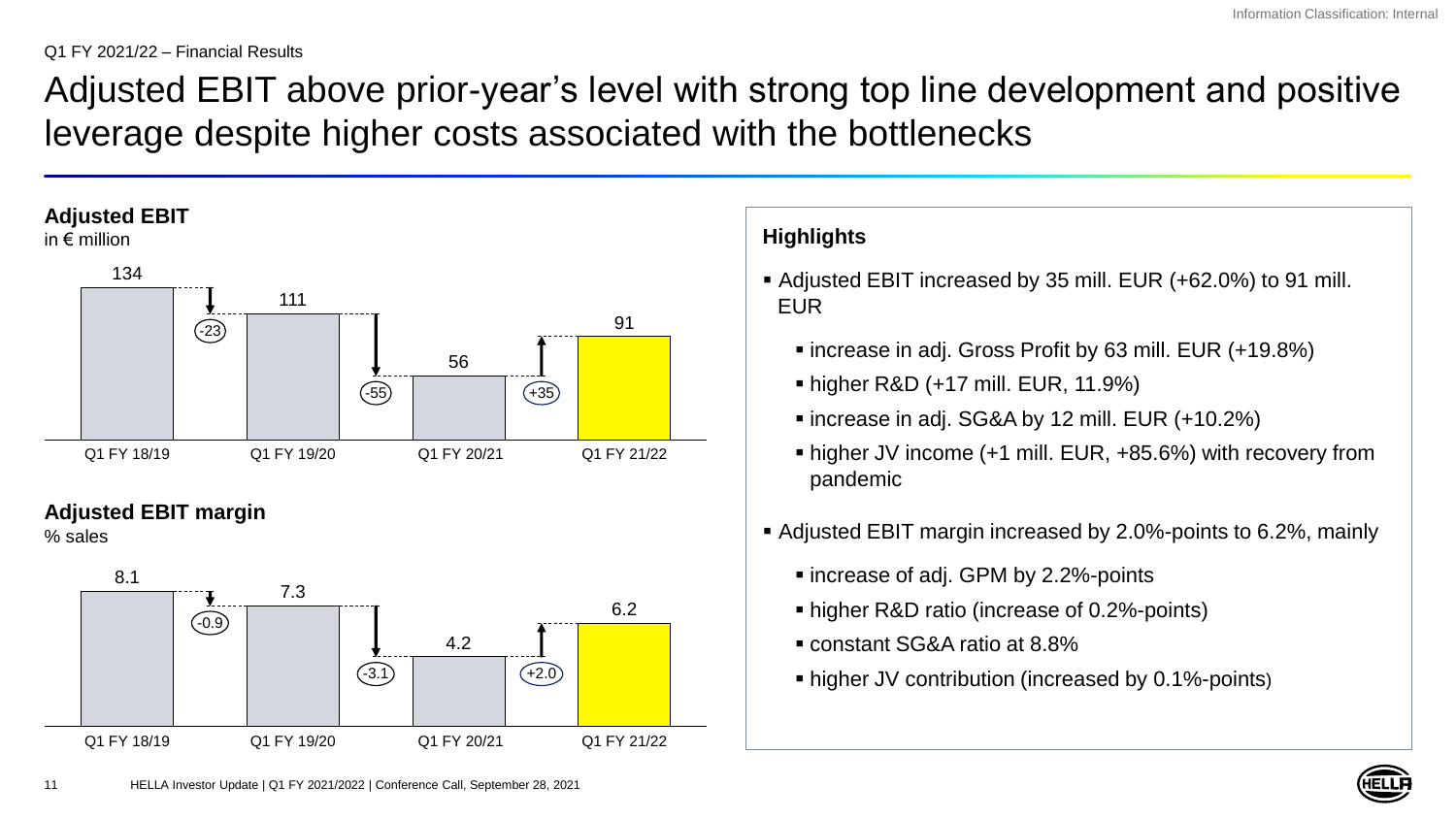## P&L including reconciliation; main adjustment Q1 FY2020/21 for improvement program

| <b>HELLA Group</b>                                          |             | Q1 FY 20/21 |       | Q1 FY 21/22 |      |
|-------------------------------------------------------------|-------------|-------------|-------|-------------|------|
| <b>Revenues reported</b>                                    |             | 1,344.4     |       | 1,473.5     |      |
|                                                             | Adjustments |             | 0.0   |             | 0.0  |
| <b>Revenues adjusted</b>                                    |             | 1,344.4     |       | 1,473.5     |      |
| <b>Gross Profit reported</b>                                |             | 316.7       |       | 378.0       |      |
|                                                             | Adjustments |             | 2.0   |             | 4.0  |
| <b>Gross Profit adjusted</b>                                |             | 318.8       |       | 382.0       |      |
| R & D expenses reported                                     |             | $-285.8$    |       | $-166.6$    |      |
|                                                             | Adjustments |             | 140.2 |             | 3.6  |
| R&D expenses adjusted                                       |             | $-145.6$    |       | $-163.0$    |      |
| <b>Distribution expenses reported</b>                       |             | $-73.1$     |       | $-80.3$     |      |
|                                                             | Adjustments |             | 0.1   |             | 0.3  |
| <b>Distribution expenses adjusted</b>                       |             | $-73.0$     |       | $-79.9$     |      |
| Admin expenses reported                                     |             | $-77.0$     | 29.4  | $-59.5$     | 4.5  |
| Admin expenses adjusted                                     | Adjustments | $-47.6$     |       | $-55.1$     |      |
| Impairment                                                  |             | 0.0         |       | 0.0         |      |
|                                                             | Adjustments |             | 0.0   |             | 0.0  |
| <b>Impairment adjusted</b>                                  |             | 0.0         |       | 0.0         |      |
| Other income and expenses reported                          |             | 2.5         |       | 4.8         |      |
|                                                             | Adjustments |             | 0.0   |             | 0.0  |
| Other income and expenses adjusted                          |             | 2.5         |       | 4.8         |      |
| Earnings from investments* reported                         |             | 1.4         |       | 2.7         |      |
|                                                             | Adjustments | 1.4         | 0.0   | 2.7         | 0.0  |
| Earnings from investments* adjusted<br><b>EBIT</b> reported |             | $-115.3$    |       | 79.1        |      |
|                                                             | Adjustments |             | 171.7 |             | 12.3 |
| <b>EBIT adjusted</b>                                        |             | 56.4        |       | 91.4        |      |
|                                                             |             |             |       |             |      |
| <b>Net financial result</b>                                 |             | 0.1         |       | $-4.6$      |      |
| <b>Taxes</b>                                                |             | 27.9        |       | $-18.0$     |      |
| Earnings for the period                                     |             | $-87.3$     |       | 56.5        |      |
| Earnings per share (EUR)                                    |             | $-0.8$      |       | 0.5         |      |

#### **Comments**

- Increase of reported EBIT Q1 FY 21/22 with strong sales growth, prior year influenced by restructuring expenses mainly in Germany
- Tax ratio at a level of 24.1%
- **Earnings for the period increased driven** by higher operating result
- EPS increased by 1.3 EUR to 0.5 EUR

Note: For details on adjustments see financial report. \*including other income from investments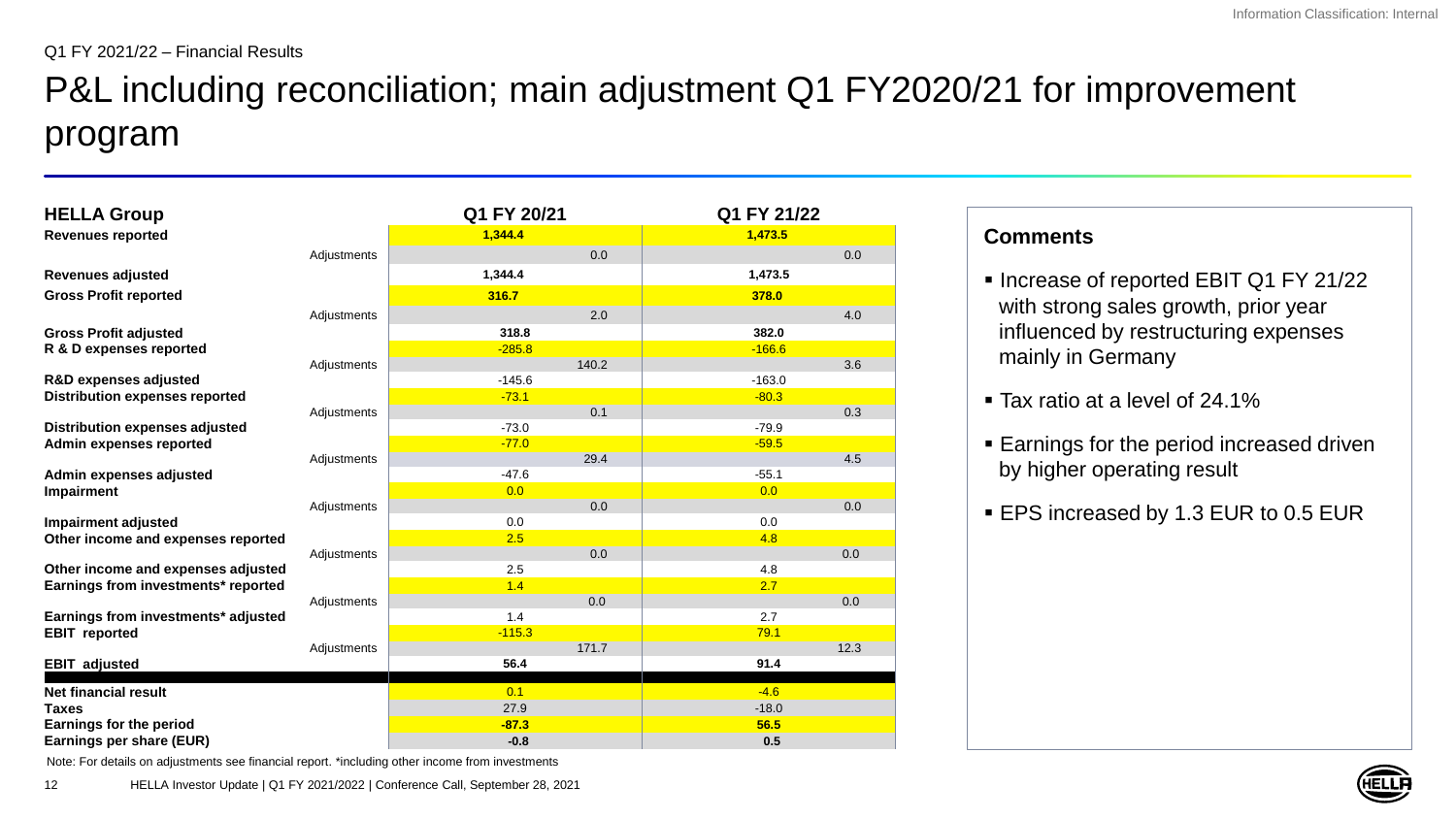## Adjusted Free Cash Flow positively driven by higher sales; negative impacts from working capital changes and planned investments needs

### **Adj. FCF from operating activities\*** in € million **Adj. Net CAPEX** 62 67 -240 -31 Q1 FY 18/19 Q1 FY 19/20 Q1 FY 20/21 Q1 FY 21/22 +209  $(15)$  $-308$

### in  $\epsilon$  million



\* Adjustments of FCF include restructuring expenses and payments received/made in connection with the sale of the camera software business and the thermal business.

- Adj. Free Cash Flow from operating activities increased by 209 mill. EUR to -31 mill. EUR
- Higher operating profit, negative impact from bottlenecks in global supply and logistics chains
- WC improvements compared to PY mainly due to high increase of receivable in Q1 FY 20/21 as a result of the production ramp-up after the end of the pandemic-related shutdowns
- Change in WC negatively influenced by increased inventories (due to global raw material crisis and supply chain disruptions), negative WC development expected to continue
- CAPEX investments in worldwide development, administration and production network including CAPEX in connection with the restructuring program in Germany as well as automation initiatives especially in lighting
- Considerable investments into product-specific equipment and projects for the preparation of serial production

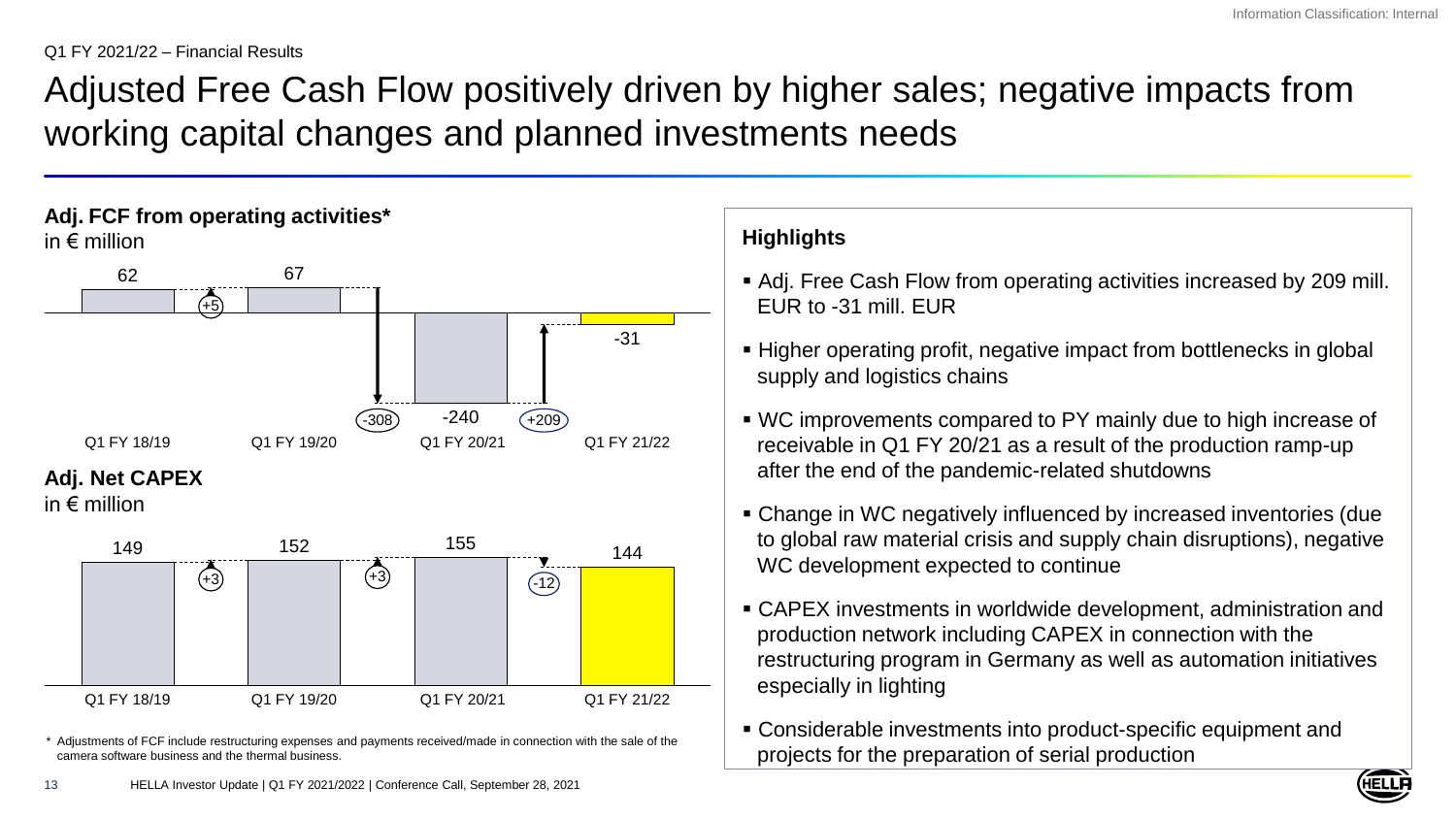## Automotive sales with strong recovery, margin improvement with increase in GPM despite additional burdens



### **Adusted EBIT** in € million

◆ EBIT Margin (% of total sales)



Note: At the beginning of FY 2020/21 the Spanish production company MAESA has been allocated to the Automotive segment. Previously, MAESA has been reported as part of the segment Special Applications. The P&L of the segments Automotive and Special Applications are adjusted accordingly only for FY 2019/20.

\* Including MAESA (previously reported as part of the segment Special Applications)

- Increase of 7.2% despite decline in automotive market:
	- high demand for lighting and electronic products especially for driver assistance systems and energy management products, Lighting SOPs in China and Europe
	- **.** higher customer reimbursements for development services and samples
	- sales negatively affected by worsening resource bottlenecks for electronic components and continuing effects of the Corona pandemic.
- Increase of adj. EBIT by 47.9% to 61 mill. EUR, margin +1.4% points, mainly
	- increase of GPM by 1.8%-points due to higher capacity utilization with increasing production volumes and higher reimbursements as well as low project related cost (negatively impacted by costs due to pandemics and shortages e. g. higher material prices and production inefficiencies)
	- Increased R&D activities, expenses increased 10.1%, ratio increased 0.3%-points to 12.1%
	- normalization of distribution and admin expenses, SG&A ratio +0.2% points (admin +0.3%-points to 3.5%)
	- increase in JV income (+90.2%), contribution increased 0.1%-points to 0.2%

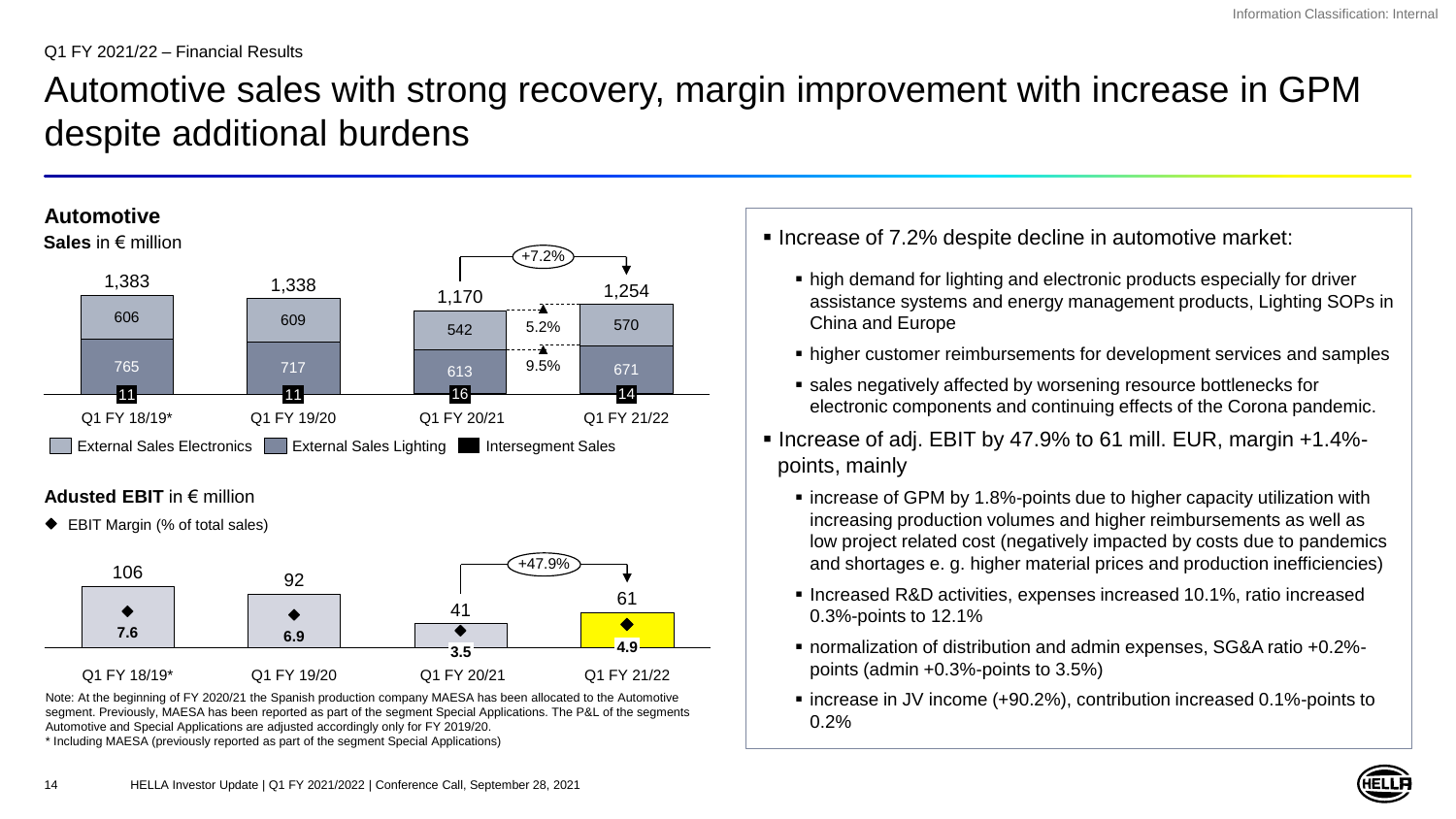## Aftermarket and Special Applications with strong customer demands, profitability improvements supported by cost management



- Positive development in IAM supported by strong business in Germany, Poland and the Americas region
- Growth in workshop business driven by demand for mega macs X, a new diagnostic tool which was introduced to the market
- Increase in adj. EBIT (+1.8%-points); margin at 11.4%:
	- lower GPM: down 1.2%-points with higher material expenses as well as negative product mix effects
	- strict cost management and distribution efficiencies: distribution ratio 2.2%-points to 25.6%, admin ratio -1.4%-points to 3.7%
- Positive top-line development (+20.2%):
	- continuously positive demand in agriculture and constriction machinery. Recovery in other key customer segments partly in connection with a low comparative base due to the pandemic
- $\blacksquare$  Adj. EBIT up by 111.5%, margin  $+6.9\%$ -points to 15.9%:
	- GPM increased strongly by 6.6%-points with sales growth and positive mix effects as well as reimbursements for development expenses
	- Further savings in SG&A, distribution efficiencies: ratio -0.4%-points to 16.0%, admin ratio -2.1%-points to 5.7%

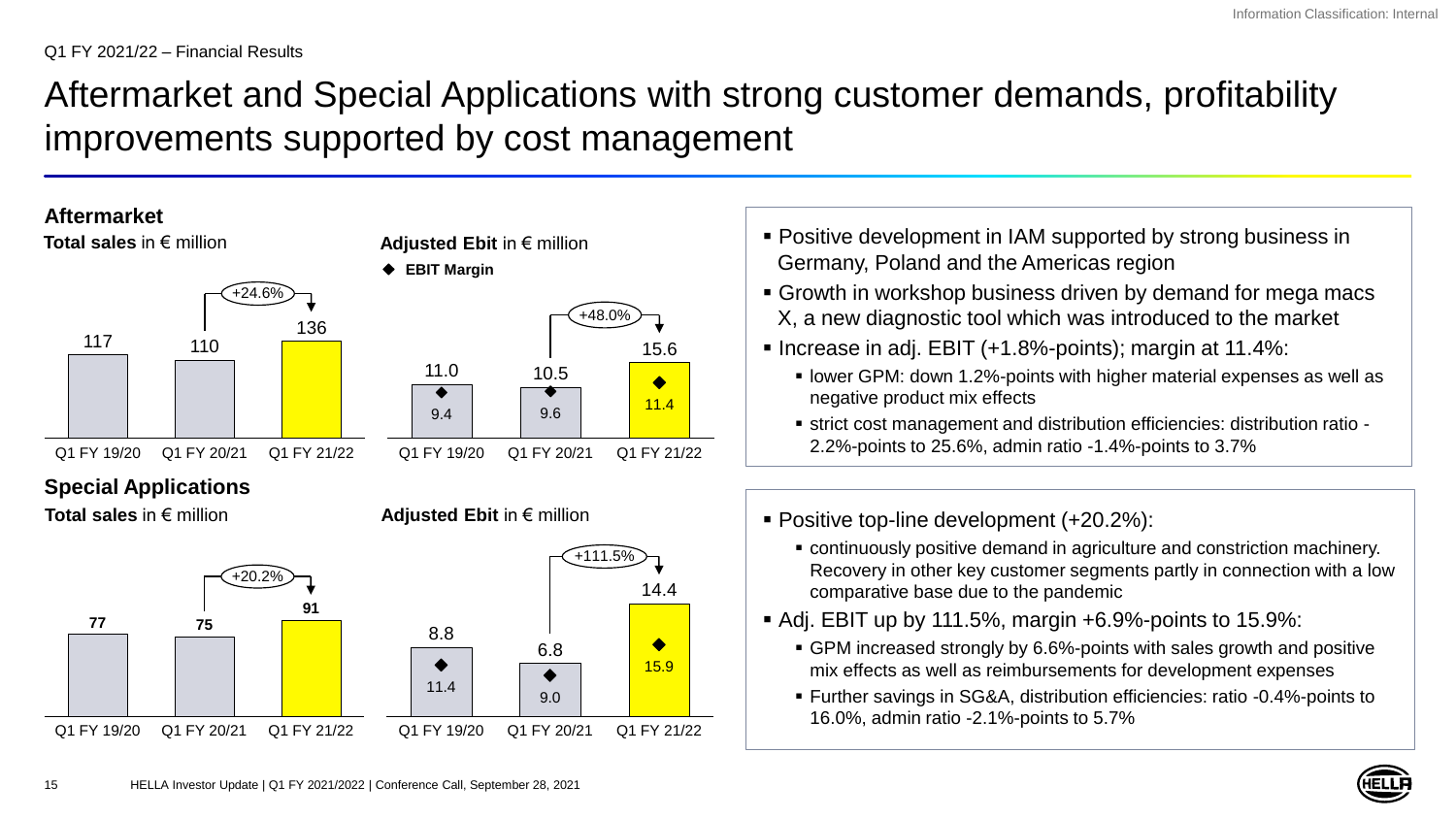- 1. Executive Summary
- 2. Financial Results
- 3. Outlook
- 4. Tender Offer
- 5. Q&A

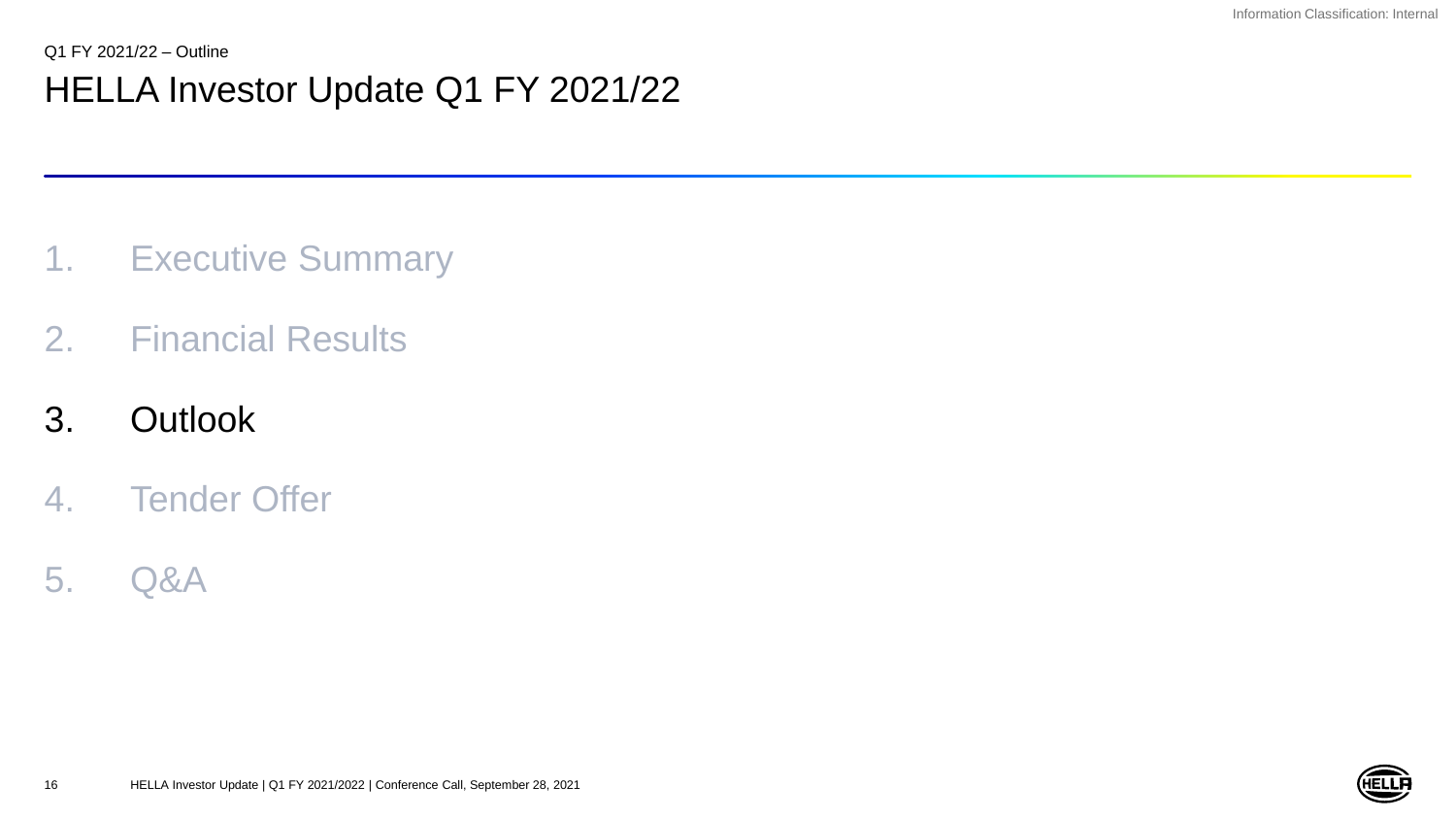#### Q1 FY 2021/22 – Market Outlook

## Automotive market collapses drastically as a result of increasing component shortages: expected production volumes FY 2021/22 on level of pandemic

#### **Global Light Vehicle Production**

in million units, IHS per 16 September 2021



- **. IHS estimates significantly came down after peak in May. LVP September** data with strong downside revision
- Reasons for the downgrade where additional back-end disruptions that occurred since June 2022 due to Corona pandemic closures in Malaysia (responsible for 13% of global semi supply for automotive)
- Closures impact a wide range of semi applications not just automotive.
- Several extension of measures led to 2.5 months backlog that is anticipated to extend well into 2022
- Demand outside of automotive remains strong, leading to reduced levels of capacity dedicated to automotive



- IHS is now estimating for the automotive market a strong decline of 8.6% compared to prior month estimate which showed a growth of 0.7%
- No relief from bottlenecks or even recovery in the FY 2021/22. Earliest recovery in the second half of CY 2022 assumed.
- Estimated units of around 76 millions on the level of pandemic-driven FY 2019/20 and far below pre crises level (~92 million units)
- China (-11.3%) and Europe (-9.1% driven by Germany -10,5%) with strongest decline

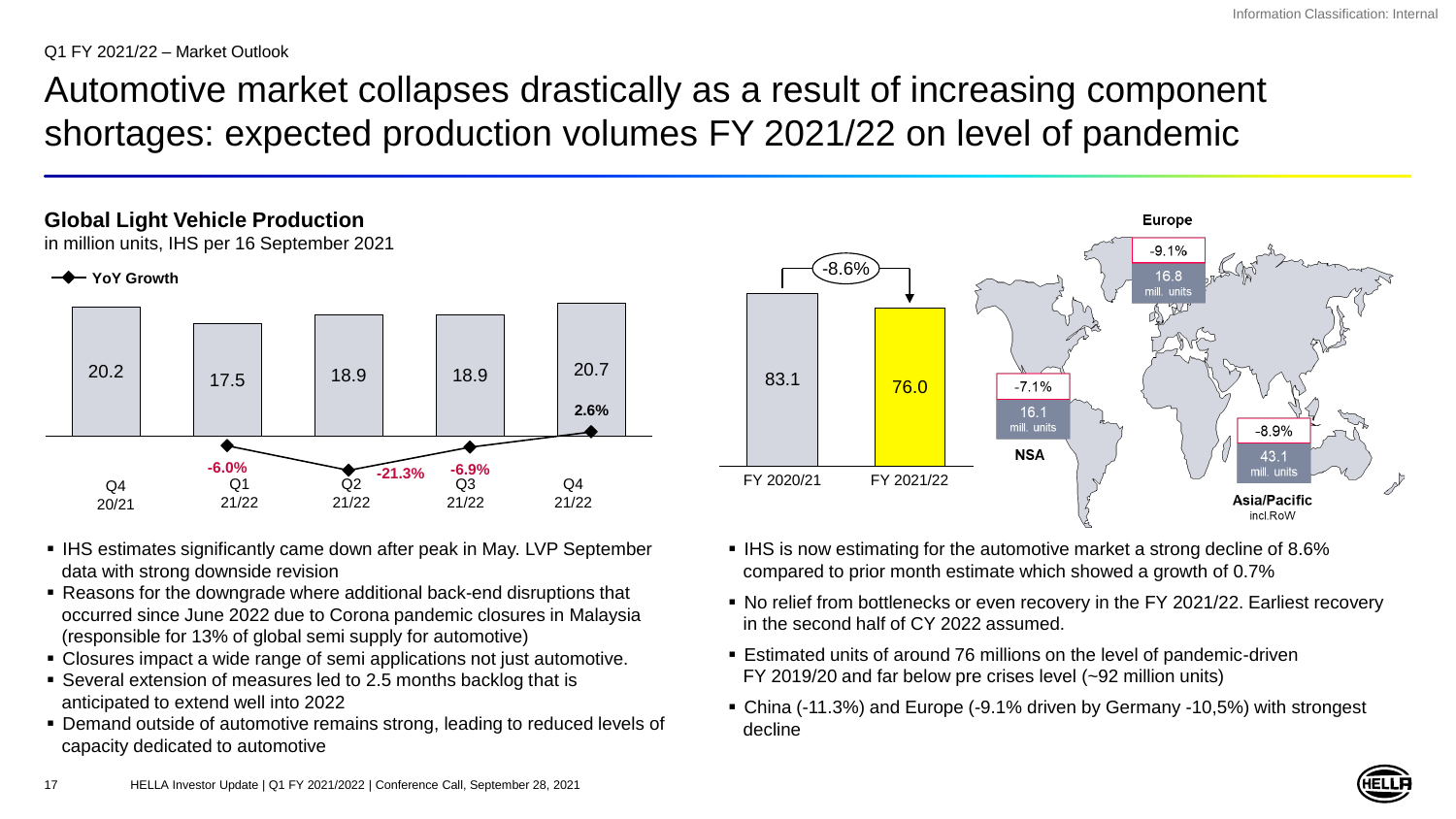Q1 FY 2021/22 – Company Outlook

Company outlook lowered to reflect significantly reduced market expectations for the further course of the fiscal year 2021/22

#### **Guidance Fiscal Year 2021/2022**

June 1, 2021, to May 31, 2022

| HELLA | Currency and<br>portfolio<br>adjusted Group<br>sales                                         | In the range of around<br>6.0 billion to 6.5 billion EUR<br>(previously: around 6.6 to 6.9<br>billion EUR) | • Resource bottlenecks within the global supply and logistics<br>chains worsened significantly with production shutdowns at<br>chip suppliers especially in Malaysia in Q1 FY 2021/22<br>• Consequently, there will be significant production losses in<br>the global automotive industry in the current fiscal year<br>A recovery in the second half of the fiscal year 2021/22 due<br>to catch-up effects is currently not to be expected |  |  |
|-------|----------------------------------------------------------------------------------------------|------------------------------------------------------------------------------------------------------------|---------------------------------------------------------------------------------------------------------------------------------------------------------------------------------------------------------------------------------------------------------------------------------------------------------------------------------------------------------------------------------------------------------------------------------------------|--|--|
|       | <b>Adjusted</b><br><b>EBIT margin</b><br>excluding<br>restructuring and<br>portfolio effects | In the range of around 5.0%-<br>7.0%<br>(previously: around 8%)                                            | • The global LVP in FY 2021/22 with estimated units of around<br>76 millions will be on the level comparable to FY 2019/20<br>which was particularly affected by the corona pandemic<br>In view of this significant decline in global volumes and the<br>lack of market recovery in the second half of the year, HELLA<br>has lowered its forecast for the full fiscal year (June 1, 2021)<br>to May 31, 2022)                              |  |  |

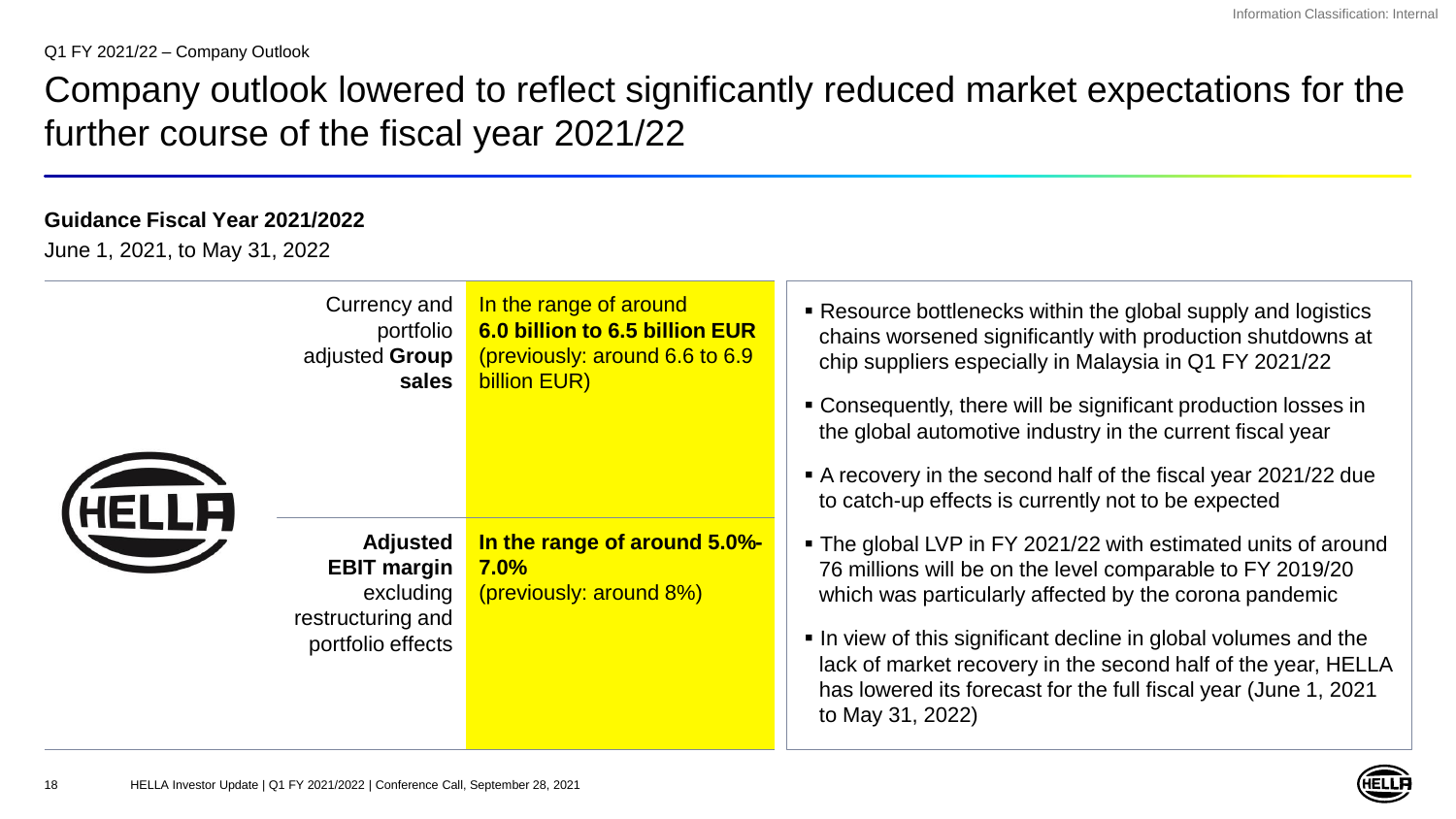- 1. Executive Summary
- 2. Financial Results
- 3. Outlook
- 4. Tender Offer
- 5. Q&A

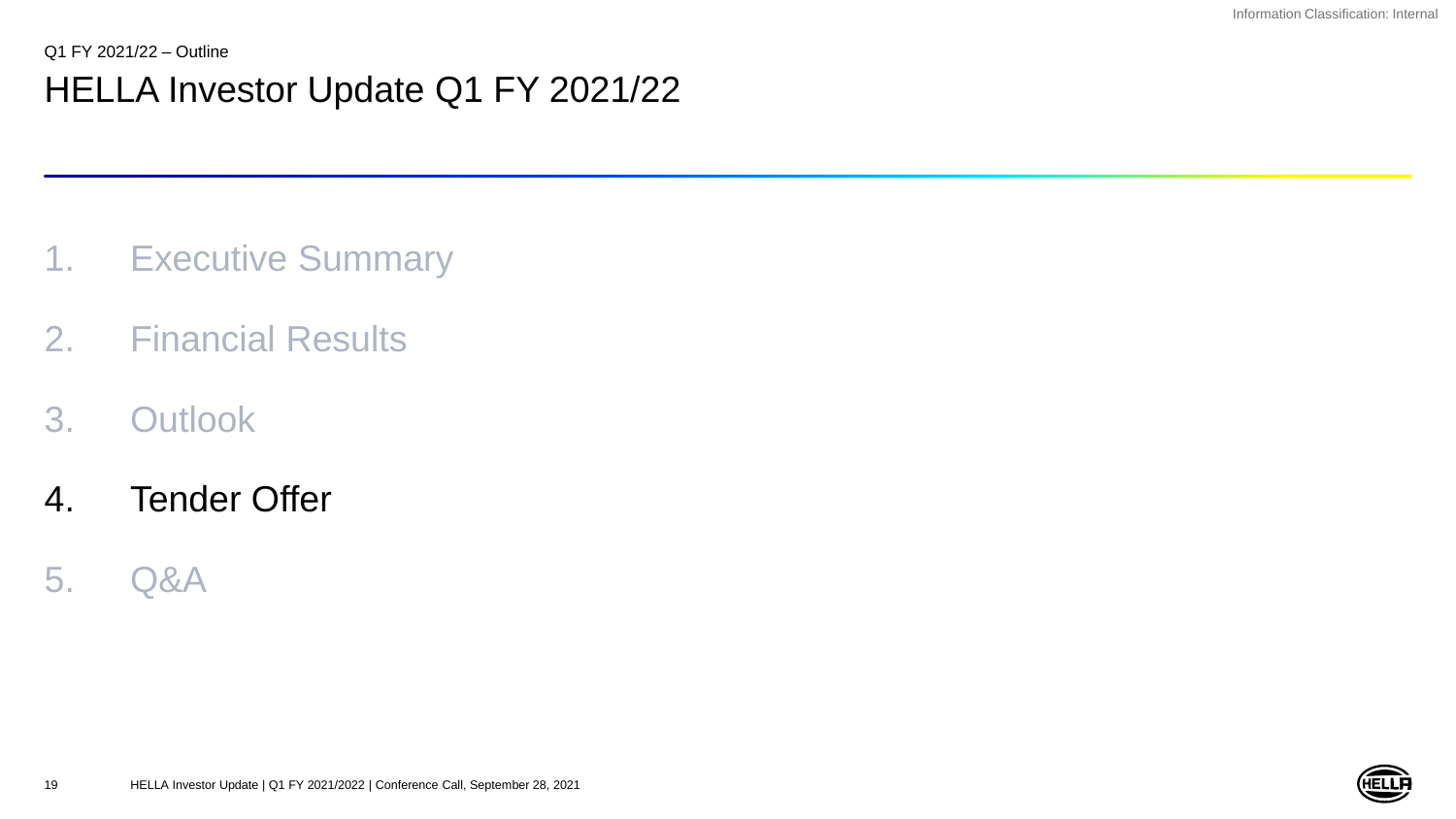Q1 FY 2021/22 – Tender Offer

## Business combination with Faurecia agreed – voluntary public tender offer commenced

| <b>Timing</b>         | 1 <sup>st</sup> acceptance period: September 27 to October 25,<br>24:00 CET<br>Extended acceptance period (if applicable): October<br>29 to November 11, 24:00 CET<br>• HELLA Fairness Opinion issued latest October 11                                                                                 |
|-----------------------|---------------------------------------------------------------------------------------------------------------------------------------------------------------------------------------------------------------------------------------------------------------------------------------------------------|
| <b>Key aspects</b>    | BCA term overall 4 years, Lippstadt headquarters for 3<br>out of 6 busines units of the combined group (7 years<br>term)<br>Domination agreement according §291 AktG excluded<br>for 3 years, viewed as not necessary<br>Squeeze out planned if thresholds are reached<br>Delisting: not yet decided on |
| <b>Recommendation</b> | The management, the Shareholders' Committee and<br>Supervisory Board welcome the transaction<br>Subject to a review of the published offer document,<br>Management and the Supervisory Board of HELLA<br>expect to recommend the acceptance of the Offer to<br>shareholders                             |

### **Voluntary public tender offer**

Offer price  $\epsilon$  60 per share, assuming a dividend of  $\epsilon$  0.96 per share the gross offer price amounts  $\epsilon$  60.96 per share

…corresponds to a premium of 33% on the closing price of HELLA on 26 April 2021 (unaffected share price € 45.8)

…and of 24% based on the weighted average share price of the last three months until 26 April 2021

### **Offer values all HELLA shares at**

### $\epsilon$  6.8 billion

No minimum acceptance threshold

Transaction is subject to regulatory approvals and is expected to be closed in early 2022

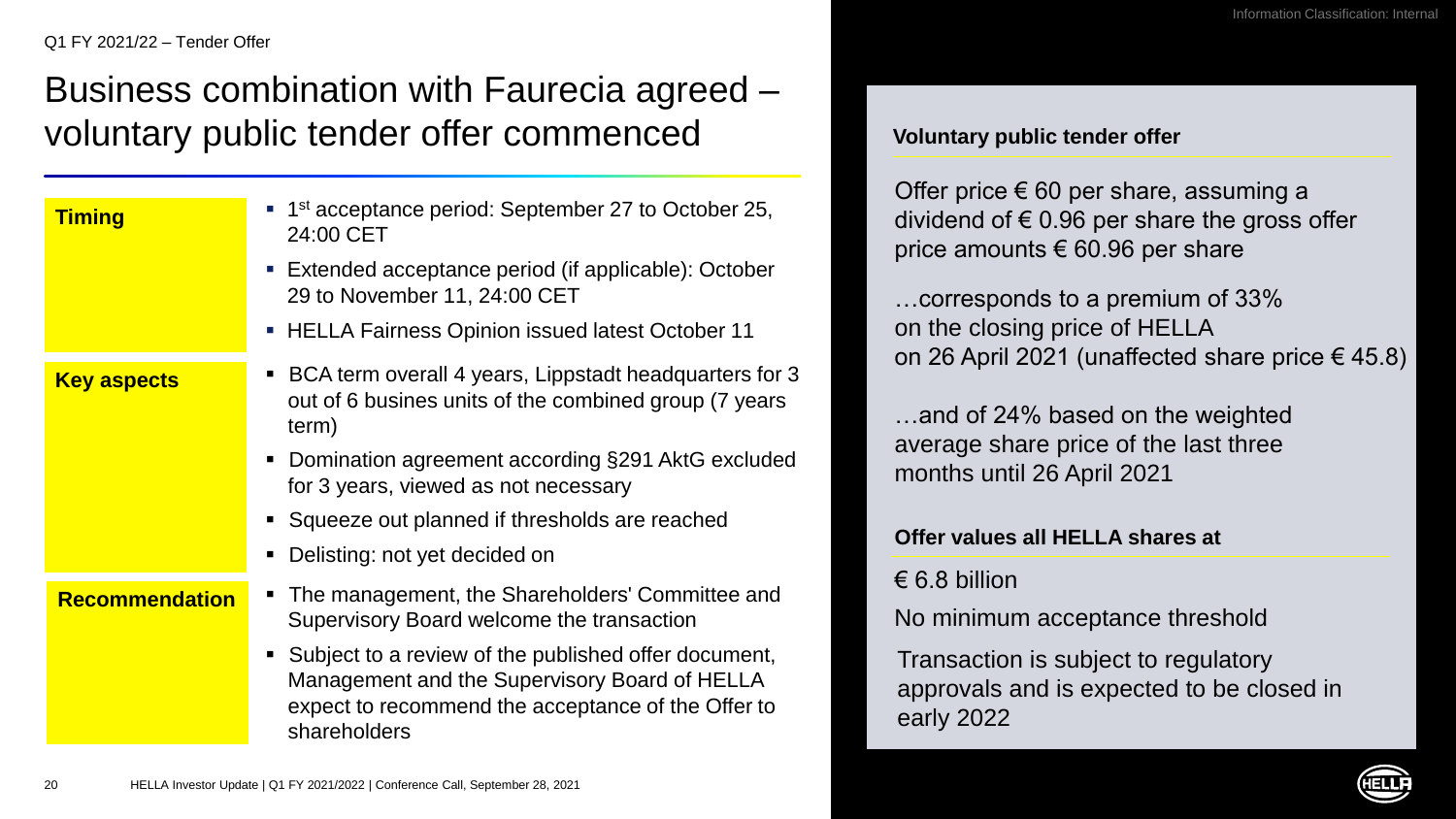- 1. Executive Summary
- 2. Financial Results
- 3. Outlook
- 4. Tender Offer
- 5. Q&A